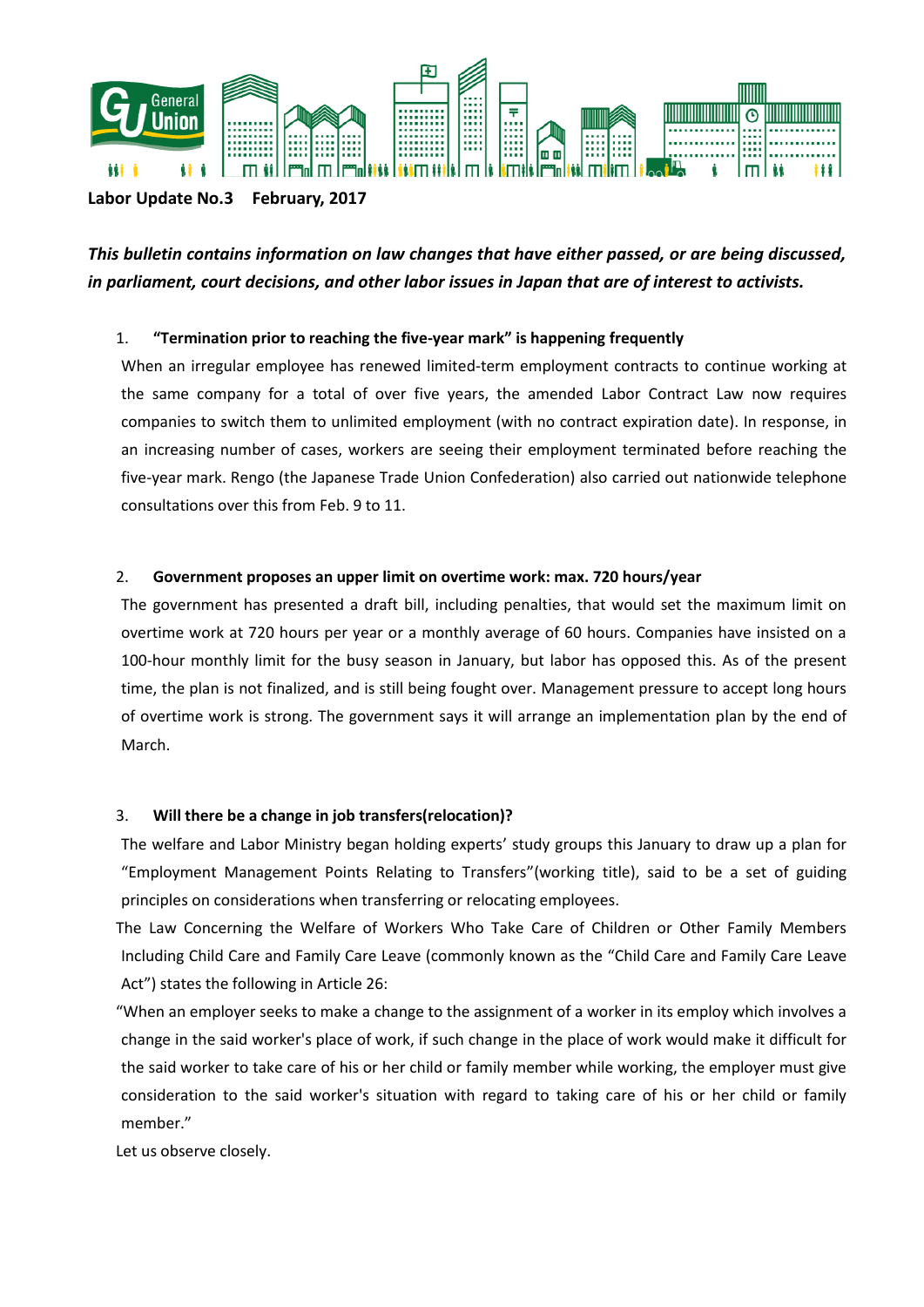#### 4. **Overview of Results of Nationwide Basic Survey of Labor Unions, Heisei 28[2016]**

Survey conducted June 30, 2016 / results published Dec. 15, 2016

(1) Situation of labor unions and union members

As of June 30, Heisei 28, the number of unions was 24,682 and the total number of union members was 9.94 million. Compared to the previous year, the number of unions is down by 301 (1.25), while the number of union members has increased by 58,000 (0.6%).

Also, the estimated unionization ratio (ratio of total union members to total number of employed people) was 17.3%, a decrease of 0.1 points from the previous year.

The number of female union members was 3.192 million, an increase of 72,000 (2.3%) from the previous year, and the estimated unionization ratio (ratio of female union members to total number of employed women) was 12.5%, the same as the previous year.

(2) Situation of part-time workers

The number of union members who are part-time workers was found to be 1.131 million, an increase of 106,000 (10.3%) over the previous year, accounting for 11.4% of all union members, an increase of 1 percentage point from the previous year.

Also, the estimated unionization ratio (ratio of part-time workers who are union members to the total number of employed people) was 7.5%, an increase of 0.5% from the previous year.

(3) Situation by industry

Looking at the number of union members by industry, manufacturing had the most, with 2.622 million (26.5% of the total). Second was retail and wholesale trade with 1.386 million (14.0%). Transport and postal industries had 859,000 (8.7%), and so on.

Looking at the differences from the previous year, industries with the largest increases were retail and wholesale trade with an increase of 49,000 (3.7%) and accommodation and eating and drinking services with an increase of 26,000 (12.4%). Industries with the largest decreases were education and learning support with a decrease of 13,000 (2.6%) and public service with a derease of 13,000 (1.4%).

Looking at the estimated unionization ratio by industry, for electricity, gas, heat supply, and water it was 69.0%, while it was much lower for farming, forestry and fishing at 1.7% and real estate and goods rental and leasing at 3.0%.

(4) Situation by size of enterprise (private enterprises)

The number of union members at private enterprises was 8.491 million, an increase of 87,000 (1.0%) over the previous year.

Breaking this down by enterprise size, 5.517 million (65.0% of the total) were at enterprises with over 1,000 employees, 1.16 million (13.7%) were at enterprises with 300-999 employees and 610,000 (7.2%) were at enterprises with 100-299 employees.

(5) Situation of affiliation to major organizations

Looking at the number of union members affiliated through industrial organizations to each major group, Rengo (Japanese Trade Union Confederation) had 6.753 million (4,000 more than the previous year); Zenroren (National Confederation of Trade Unions) had 550,000 (a decrease of 18,000); Zenrokyo (National Trade Union Council) had 101,000 (a decrease of 4,000); Kinzoku Rokyo (Japan Council of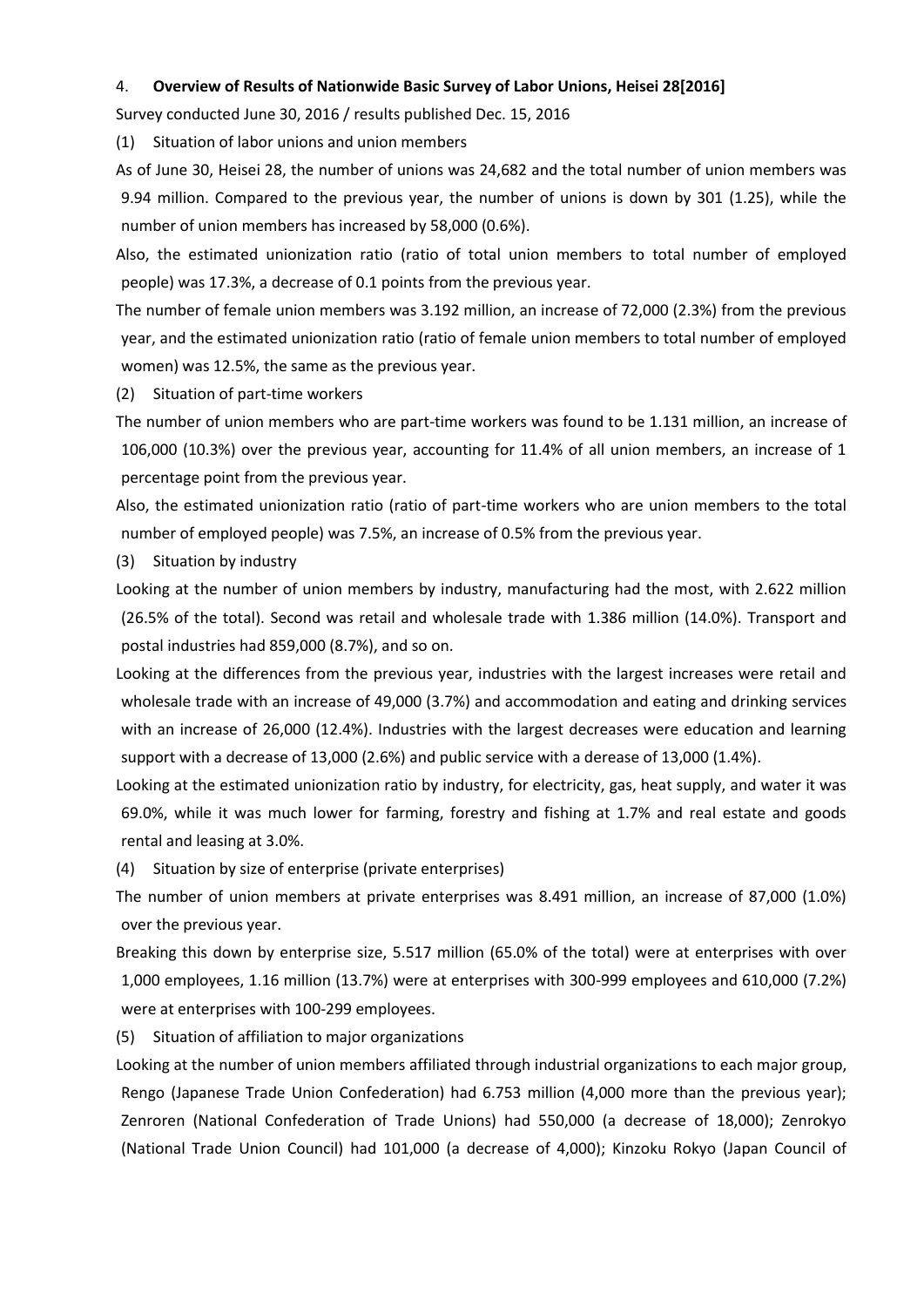Metalworkers' Unions) had 2.011 million; IndustriALL JAF (IndustriALL Japanese Federation of Energy and Chemistry Workers' Unions) had 433,000; Koun Rokyo (Japanese Council of Transport Worker's Unions) had 617,000; and Komu Rokyo (Alliance of Public Services Workers Unions) had 1.165 million. Also, including those union members affiliated only to the regional organizations in each prefecture (so-called regional direct affiliation), Rengo had a total of 6.88 million members (10,000 fewer than the previous year); Zenroren had 776,000 (a decrease of 29,000); and Zenrokyo had 112,000 (a decrease of 5,000).

Details are linked below (in Japanese).

### <http://www.mhlw.go.jp/toukei/itiran/roudou/roushi/kiso/16/>

## **5. Engel's coefficient hits 29-year high of 25.8% in 2016**

According to the "2016 Household Budget Survey Report" released by the Internal Affairs Ministry on February 17, consumer spending by households of at least two people decreased in real terms by 1.7%. Engel's coefficient (the proportion of income spent on food) rose to 25.8%, its highest record since 1987 (when it reached 26.1%).

Details are linked below (in Japanese).

<http://www.stat.go.jp/data/kakei/sokuhou/nen/index.htm>

# **6. Wage disparities between men and women, and between regular and irregular workers, still "shrinking" in 2016. "Equality" still far away**

On February 22, the Ministry of Health, Welfare and Labor compiled the amounts of fixed wages (mainly corresponding to base salary) paid in June of last year at approximately 50,000 workplaces nationwide, each with 10 or more workers. This data was published as the "Results of Basic Statistical Survey of Wage Structures".

The average fixed wage paid to women who worked full-time was 244,600 yen, a 1.1% increase over the previous year and an all-time high. The wage disparity between men and women was at an all-time low for the first time in two years; that between regular and irregular employees, for the second year in a row.

The average fixed wage (monthly) paid to full-time workers (including irregular employees) was 304,000 yen, the same as the previous year. While that of men was at the same level as last year at 335,200 yen, that of women set a new high record for the third year in a row. Women's wages were 73.0% of men's, the smallest gap since the comparable year of 1976. The proportion of women among executives at "section head" and "manager" levels was 9.3%, the highest ever recorded, which also pushed up the average of women's wages.

By type of employment, regular employees were paid on average 321,700 yen, an increase of 0.2% from the previous year, while irregular employees were paid 211,800 yen, an increase of 3.3% from the previous year. Irregular employees' average wage was 65.8% of that of regular employee, making this